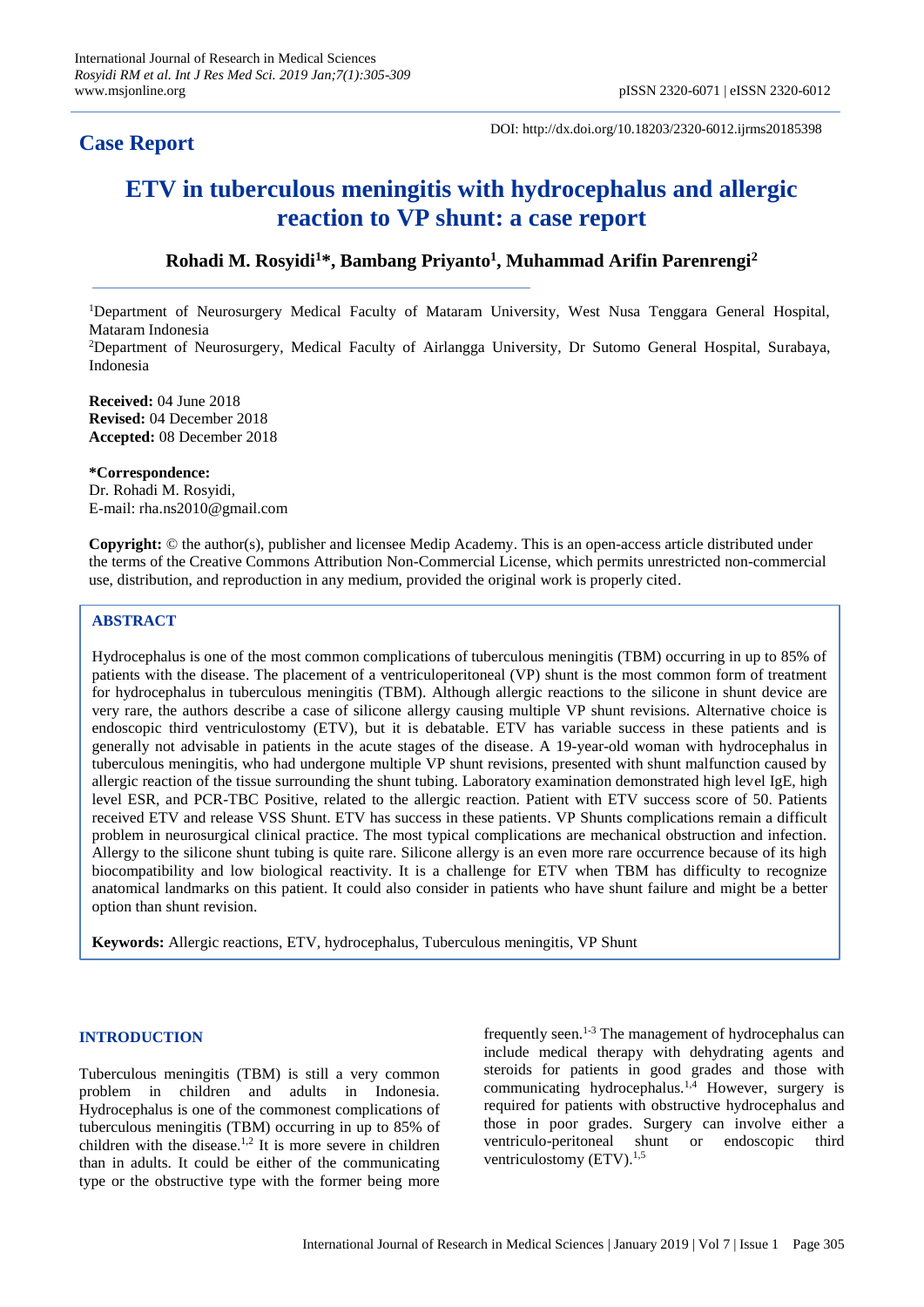The placement of a VP shunt is the most common means of treating hydrocephalus. Complications of shunt surgery in patients with TBM and hydrocephalus are high with frequent shunt obstructions and shunt infections requiring repeated revisions.<sup>5</sup> Given the rare incidence of silicone allergy in the general population, complications involving an allergic reaction to the silicone material within the shunt tubing are quite rare.<sup>6</sup> Nevertheless, we report on a case with just such a complication. Alternative choice is endoscopic third ventriculostomy (ETV), but it is debatable. ETV has variable success in these patients and is generally not advisable in patients in the acute stages of the disease.<sup>7</sup>

#### **CASE REPORT**

A 19-year-old woman with hydrocephalus in tuberculous meningitis, who had undergone multiple VP shunt revisions, presented with shunt malfunction caused by allergic reaction of the tissue surrounding the shunt tubing. During the 5 years previous to his presentation, the patient had been hospitalized and undergone surgery five times for shunt malfunction. The patient had undergone VP shunt revision 4 times and Ventriculosinus Sagitalis (VSS) shunt as much as 1 times, but all show an allergic reaction (Table 1).

| Date.      | <b>Presenting Symptom</b>                             | <b>Diagnosis</b>                                            | <b>Procedure</b>                                                          |
|------------|-------------------------------------------------------|-------------------------------------------------------------|---------------------------------------------------------------------------|
| 06/27/2009 | Headache and lethargy                                 | Hydrocephalus communicans-<br><b>MTB</b> Distal Obstruction | Shunt extraction<br>VP shunt in right keen point                          |
| 03/23/2013 | Headache and<br>Abdominal pain<br><b>Expose Shunt</b> | Distal Obstruction and Expose<br><b>Shunt</b>               | <b>Shunt Extraction</b><br>VP Shunt in Left Kocher Point                  |
| 06/24/2013 | Headache and<br>Abdominal pain<br><b>Expose Shunt</b> | <b>Expose Shunt</b>                                         | <b>Shunt Ligation-</b><br><b>Shunt Extraction</b>                         |
| 06/29/2013 | Headache and<br>Abdominal pain<br><b>Expose Shunt</b> | <b>Expose Shunt</b>                                         | <b>Shunt Extraction</b><br>VP Shunt in Left Kocher Point                  |
| 07/23/2013 | Headache and<br>Abdominal pain<br><b>Expose Shunt</b> | Distal Obstruction and Expose<br><b>Shunt</b>               | <b>Shunt Extraction</b><br>Ventriculosinus sagitalis Shunt<br>(VSS Shunt) |

#### **Table: Shunt revisions undertaken the patients from 2009 to 2013.**

Physical examination: General condition enaugh, BLOOD pressure 120/80mmHg, HR 96x/minute, RR 20x/minute, afebris, status neurologis: GCS 15, pupil round equal 3/3 light reflex +/+, without hemipareses. status Lokalis in shunt tract: wound eritema, dihisence (+) (Figure 1), in scalp after VSS shunt: wound eritema, dehisence  $(+)$  (Figure 2).



**Figure 1: A) Thorak region: dehisence and eritema; B) Abdomen region: eritema.**



#### **Figure 2: After VSS shunt: scalp eritema and dehiscence.**

Head CT Scan with contrast related to hydrocephalus and meningoencephalitis TBC (Figure 3).

Laboratory examination demonstrated high level IgE (324.7), high level ESR (51), and PCR-TBC Positive, related to the allergic reaction. On each admission, the patient's CSF culture as well as those from the ventricilar and peritoneal cathether tips had been negative for infection. A Workup prior to two of her operations on June, 29, 2013 and July, 25, 2013, included detailed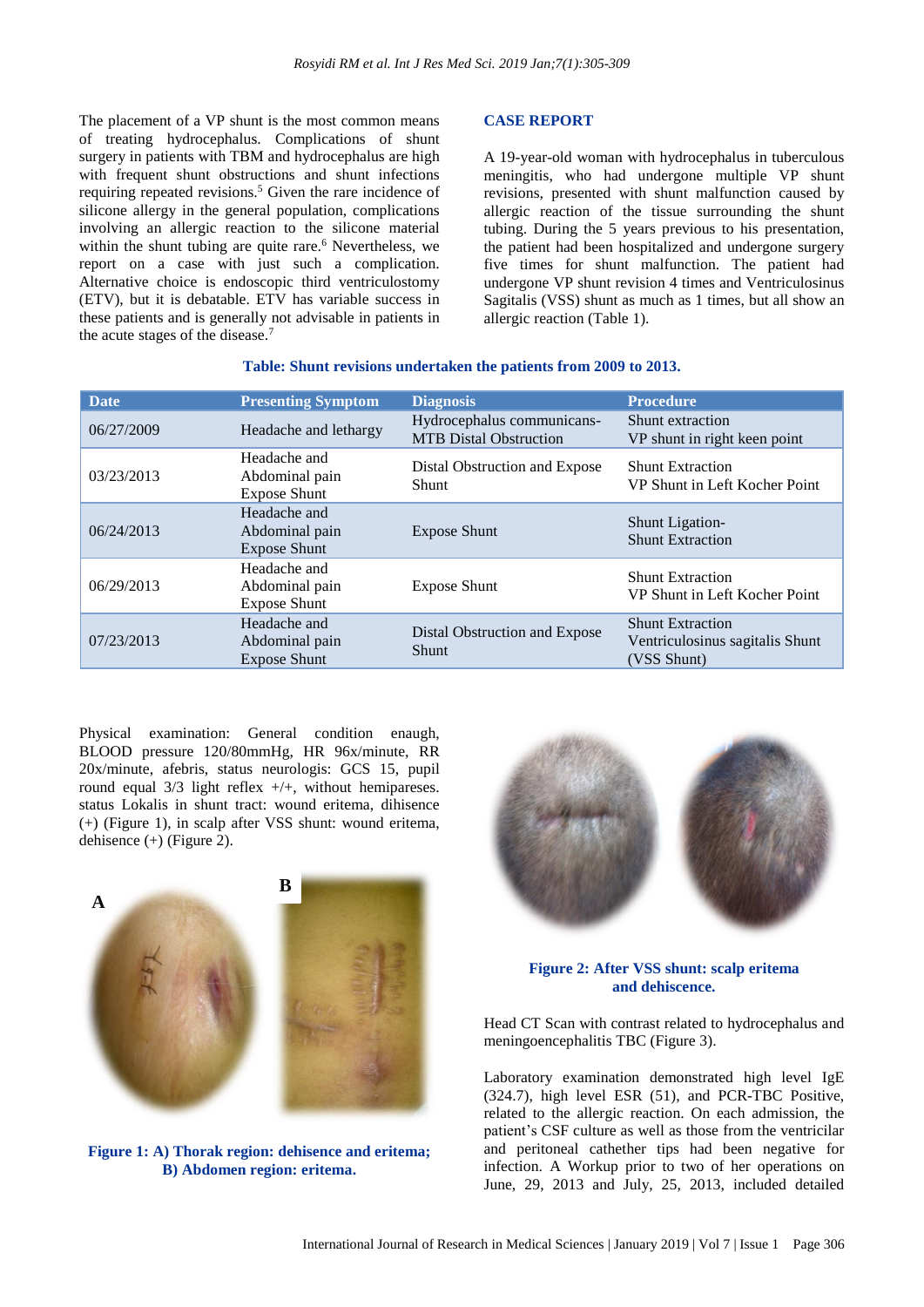investigations of blood, urine, sputum, and CSF culture for aerobic and anaerobic microbes; all results were negative. Patient with ETV success score of 50. Alternative choice is endoscopic third ventriculostomy (ETV). Patients received ETV and release VSS shunt, During ETV procedure. A. Floor 3<sup>rd</sup> ventricle become thick and difficult to ventriculostomy (Figure 4).

ETV has success in these patients. She tolerated the procedure well, the erytema along the old shunt track also resolved, and quickly improved clinical condition. Post operative head magnetic resonance imaging demonstrated ventricular size diminished in a case but did not reach normal size, and transependymal cerebrospinal fluid absorption disappeared where previously present. MRI demonstration of the CSF flow through the third ventricle floor (Figure 5). The patient was discharged home in stable condition.



**Figure 3: Head CT scan with contrast: enhancing in basal region, related to meningoencephalitis TBC.**



Figure 4: During ETV procedure. A) Floor 3<sup>rd</sup> ventricle become thick, B) Ventriculostomy, C) The liliquist **membrane, basilar artery and its branches be visible.**



**Figure 5: Head MRI post ETV procedure. A) Axial T2 demonstrated ventricular size diminished in a case but did not reach normal size, B) Sagital T2 MRI demonstration of the CSF flow through the third ventricle floor.**

#### **DISCUSSION**

Complication of VP Shunts and VSS shunts remain a difficult problem in neurosurgical clinical practice. The most typical complications are mechanical obstruction and infection. Allergy to the silicone shunt tubing is quite rare. Silicone allergy is an even more rare occurrence because of its high biocompatibility and low biological reactivity. The first cases of silicone allergy were encountered with the use of silicone stents, which involved local inflammation and granuloma formation. Although the underlying cause of a silicone allergy is still not well understood, patients who have either undergone multiple surgical procedures or been exposed to silicone on a long-term basis may have higher level of risk, sequelae of silicone allergy include gastrointestinal perforation and skin breakdown over the shunt tubing due to tissue irritation and inflammation.<sup>1,5-7</sup>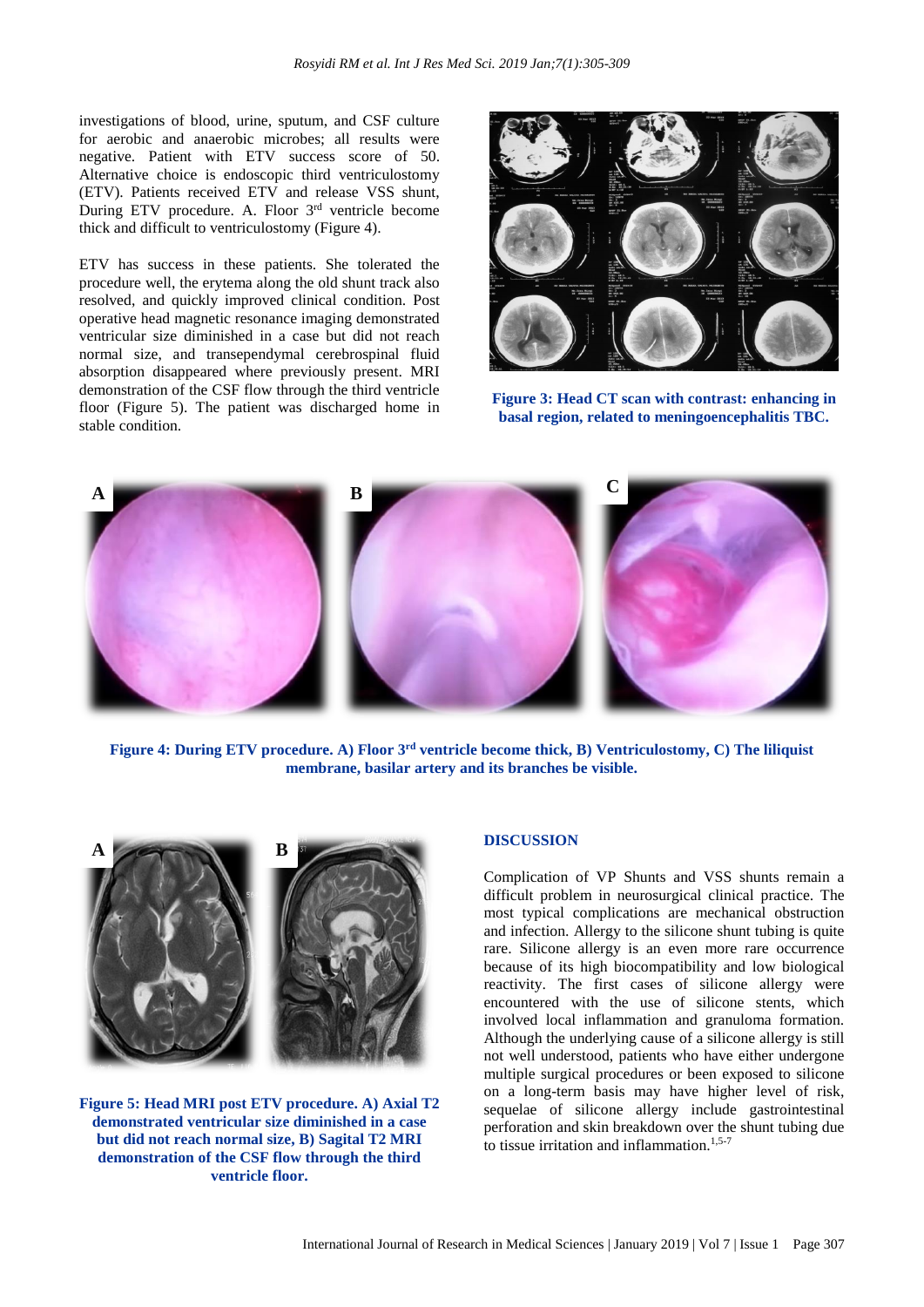Alternative choice is endoscopic third ventriculostomy (ETV), but it is debatable. ETV has variable success in these patients and is generally not advisable in patients in the acute stages of the disease. Since the popularization of endoscopic third ventriculostomy (ETV) in the mid 1990s, there has been an interest in avoiding shunts in patients with hydrocephalus with the hope that if a foreign body insertion could be avoided, the accompanying complications of a shunt (infection, blockage, extrusion, abdominal pseudocysts, skin erosion over shunt components) could also be avoided. Singh et al, reported a success rate of ETV in 77% of 35 patients with TBM and hydrocephalus.

Also, 60% had early and 17% had delayed recovery. The success rates were not related to the type of hydrocephalus (obstructive or communicating). However, the presence of a thin and transparent floor of the third ventricle seemed to be associated with a higher success rate of 87%.1,7-9

Hussain et al, determined that 68% of the patients with TBM and hydrocephalus benefited from various endoscopic procedures including ETV. In a more recent study by the same group they found that 19 of 26 (73%) patients with TBM and hydrocephalus responded to ETV. They found that patients with longer duration of symptoms and ATT were more likely to benefit from the ETV. In contrast Figaji et al, reported a successful outcome following attempted ETV in only seven of 17 (41%) patients with TBM and hydrocephalus. In five patients, the ETV was performed but failed, whereas in another five the procedure had to be abandoned due to abnormal anatomy. They concluded that although ETV was technically possible in patients with TBM, only a surgeon experienced in endoscopic procedures should perform the surgery as the procedure is more demanding than in other situations.1,7-9

The patients performed ETV. In patients with TBM, the floor of the third ventricle is frequently thick, and the subarachnoid space is also likely to be obliterated by exudates making it difficult to recognise anatomical landmarks. In this situation it might be prudent to abandon the procedure than risk injury to the basilar artery and its branches. It could also be considered in patients who have shunt failure, as it might be a better option than shunt revision in these patients. $1,10$ 

Failure of the ETV with CSF leak and bleeding during the surgery are the most commonly reported complications of ETV. Husain et al, had complications in three of 28 patients undergoing ETV for TBM related hydrocephalus. In a more recent series, the same authors have reported ETV failures in seven of 26 patients. They did not report any other complications in this series of patients. Risk of injury to the basilar artery and its branches is theoretically higher in patients with TBM due to the thickened and opaque third ventricular floor. $1,10$ 

#### **CONCLUSION**

The placement of a ventriculoperitoneal (VP) shunt is the most common form of treatment for hydrocephalus in tuberculous meningitis (TBM). Although allergic reactions to the silicone in shunt device are very rare, the authors describe a case of silicone allergy causing multiple VP shunt revisions. VP Shunts complications remain a difficult problem in neurosurgical clinical pratice. The most typical complications are mechanical obstruction and infection. Allergy to the silicone shunt tubing is quite rare. Silicone allergy is an even more rare occurance because of its high biocompatibility and low biological reactivity. Alternative choice is endoscopic third ventriculostomy (ETV), but it is debatable. ETV has variable success in these patients and is generally not advisable in patients in the acute stages of the disease. Patients in this case received ETV and release VSS Shunt. ETV has success in these patients. It is a challenge for ETV when TBM has difficulty to recognize anatomical landmarks on this patient. It could also consider in patients who have shunt failure, and might be a better option than shunt revision.

*Funding: No funding sources Conflict of interest: None declared Ethical approval: Not required*

#### **REFERENCES**

- 1. Rajshekhar V. Management of hydrocephalus in patients with tuberculous meningitis. Neurology India. 2009 Jul 1;57(4):368.
- 2. Patir R, Bhatia R. Management of tuberculous infections of the nervous system. In: Schmidek and Sweet Operative neurosurgical Techniques: Indications, Method, and Results. 6th ed. 2012:1679-1690.
- 3. Dastur DK, Manghani DK, Udani PM. Pathology and pathogenetic mechanisms in neurotuberculosis. Radiol Clin North Am. 1995;33:733-52.
- 4. Palur R, Rajshekhar V, Chandy MJ, Joseph T, Abraham J. Shunt surgery for hydrocephalous in tubercular meningitis: A long-term follow-up study. J Neurosurg. 1991;74:64-9.
- 5. Chakraborty A, Drake JM, Warf BC. Methods for cerebrospinal fluid diversion in pediatric hydrocephalus: from shunt to scope. In: Schmidek and Sweet Operative neurosurgical Techniques: Indications, Method, and Results. 6th ed. 2012:631- 653.
- 6. Hussain NS, Wang PP, James C, Carson BS, Avellino AM. Distal ventriculoperitoneal shunt failure caused by silicone allergy: Case report. J Neurosurg. 2005 Mar;102(3):536-9.
- 7. Kulkarni AV, Riva-Cambrin J, Browd SR. Use of the ETV Success Score to explain the variation in reported endoscopic third ventriculostomy success rates among published case series of childhood